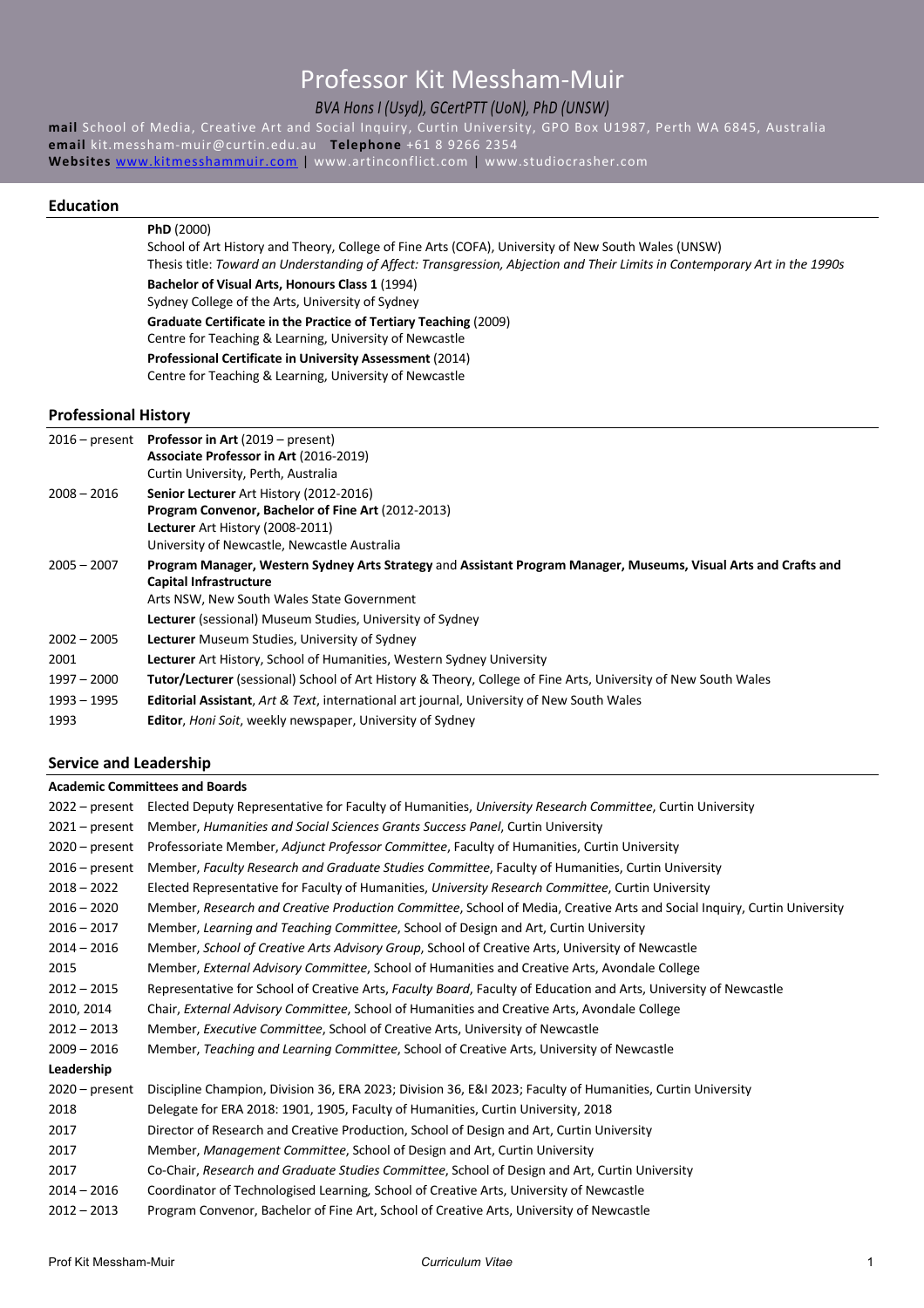#### **Research Expertise:**

My research specialisation is the contemporary art and visual culture that addresses war, terror and political violence.

#### **Explanation of Outputs within my Discipline**

*Scholarly Outputs:* In art history and theory, as in other academic disciplines, esteem particularly amongst the academic community is indicated by the publication of scholarly books, book chapters, peer-reviewed journal article and conference papers. In the discipline of art history and theory, scholarly publications are characterised thus:

- **Single-authored**: almost all books, chapters and refereed articles are authored by one researcher, leading to fewer outputs overall.
- **5,000 – 7,000 words:** peer-reviewed journal articles and book chapters are normally in this range, requiring considerable work by one author.
- **Single researcher grants**: while research teams are common on external funded grants, internal grants tend to be awarded to a single researcher.

*Industry Outputs:* Unlike many other university disciplines, art historians and theorists are expected to publish in industry magazines and other types of publications that are deemed to be 'non-traditional research outputs' (NTROs) in other disciplines. Generally speaking, these are not creative works, but rather works of scholarship and criticism that are commissioned by magazine editors and publishers, as well as organisations from the museums and galleries sector. In the discipline of art history and theory, industry publications are characterised by:

- **Larger readership**: while books, chapters and refereed articles have esteem in the academic context, the vast majority of professionals in the museums and galleries sector read industry magazines. My Industry outputs include significant Australian magazines such as *Artlink* and *Art Monthly*, and international magazines such as *Artforum*, which is to art criticism what being published in *Vogue* may be to a fashion critic.
- **Feature articles and Catalogue essays of 3,000 – 5,000 words:** magazine feature articles are normally in this range, requiring considerable work by one author. Industry expectations are that these works be scholarly in style and fully referenced in the same way as a peer reviewed journal. Exhibition reviews can be as short as 500 words, and as long as 2,000 words.
- **Exhibitions:** art historians and theorists are often involved in collaborative projects where they contribute directly as curators, authors and even artistic collaborators.

*Community Engagement:* The museums and galleries sector is an emphatically public-facing industry, with a strong emphasis on community engagement. Success is measured in the extent of public outreach, whether that is attendance figures for curated exhibitions, or for public lectures and talks, or viewer numbers of videos on social media. In the discipline of art history and theory, public and community engagement is characterised by:

- **Explanatory purpose:** unlike scholarly and industry outputs, whose audience is specialised, much community engagement of art history and theory is explanatory, aimed at increasing understanding amongst the uninitiated general public.
- **Broad audiences**: audiences of museums and galleries vary from specialists, to interested member of the public, to infrequent visitors with no specific interest in the arts.

## *Scholarly Outputs*

## **Books**

Messham-Muir, Kit, Čvoro, Uroš, and Lukowska, Monika (eds.), (2023), *Art in Conflict.* London: Bloomsbury [under review, forthcoming 2023] Messham-Muir, Kit and Čvoro, Uroš (2022), *The Trump Effect in Contemporary Art and Visual Culture: Populism, Politics, and Paranoia.* London: Bloomsbury [in press, forthcoming 2022]

Messham-Muir, Kit and Čvoro, Uroš (2021), *Images of War in Contemporary Art: Terror and Conflict in the Mass Media.* London: Bloomsbury, 2021 [256 pages]

Messham-Muir, Kit (2015) *Double War: Shaun Gladwell, visual culture and the wars in Afghanistan and Iraq.* Fishermans Bend: Thames & Hudson [224 pages]

Messham-Muir, Kit (ed.) (2007), *Beyond Region: Public Galleries in New South Wales*, Sydney: Arts NSW & Australia Council, 2007 [192 pages]

#### **Book Chapters**

Messham-Muir, Kit (2021), 'Between the Walls: The Return of Post 1989 and the Art of Mladen Miljanović'. In *Afterstorm,* Jon Cattapan and Charles Green (eds.), Melbourne: Art + Australia. 123-140 [243 pages]

Messham-Muir, Kit (2019), 'Conflict and Compromise: Australia's Official War Artists and the "War on Terror"', *The Palgrave Handbook of Artistic and Cultural Responses to War – Volume 1: Australasia, the* 

*British Isles, and the United States*. Edited by Martin Kerby. Melbourne: Palgrave Macmillan, 467-483. [582 pages]

Messham-Muir, Kit (2018), 'Double Looking: The Political Sublime in Shaun Gladwell's Behind Point-of-View Series', *Perception and Agency in Shared Spaces of Contemporary Art*, edited by Cristina Albu and Dawna Schuld. Oxford: Routledge: 95-106 [252 pages]

Messham-Muir, Kit (2017), 'The Silent Centaur: Shaun Gladwell's 1,000 Horses', *Shaun Gladwell: 1,000 Horses*, Tel Aviv: Tel Aviv Museum of Art, 23-30 (Hebrew), 108-116 (English) [134 pages]

Messham-Muir, Kit (2014), 'Three questions not to ask about art - and four to ask instead', *A Year in the Life of Australia*, edited Paul Dalgarno, Sydney: Future Leaders, 276-280 [357 pages]

Messham-Muir, Kit (2013), 'Invention at the Social Scale (Social Configurations): Melting into the Texture of Everyday Life', *Ecologies of Invention*. Edited by Buckley, Conomos & Dong. Sydney: Sydney University Press, 70-77 [188 pages]

Messham-Muir, Kit (2013), 'Double Looking: Shaun Gladwell in Afghanistan', In *Point-of-View - Afghanistan: Shaun Gladwell*, edited by Robert Nichols and Emma Crimmings, Canberra: The Australian War Memorial, 8-15 [32 pages]

Messham-Muir, Kit (2009), 'Beneath the Pavement', *Back to the City: Strategies for Informal Urban Interventions*, edited by Steffen Lehmann, Ostfildern: Hatje Cantz Verlag, 2009, 120-123 [262 pages]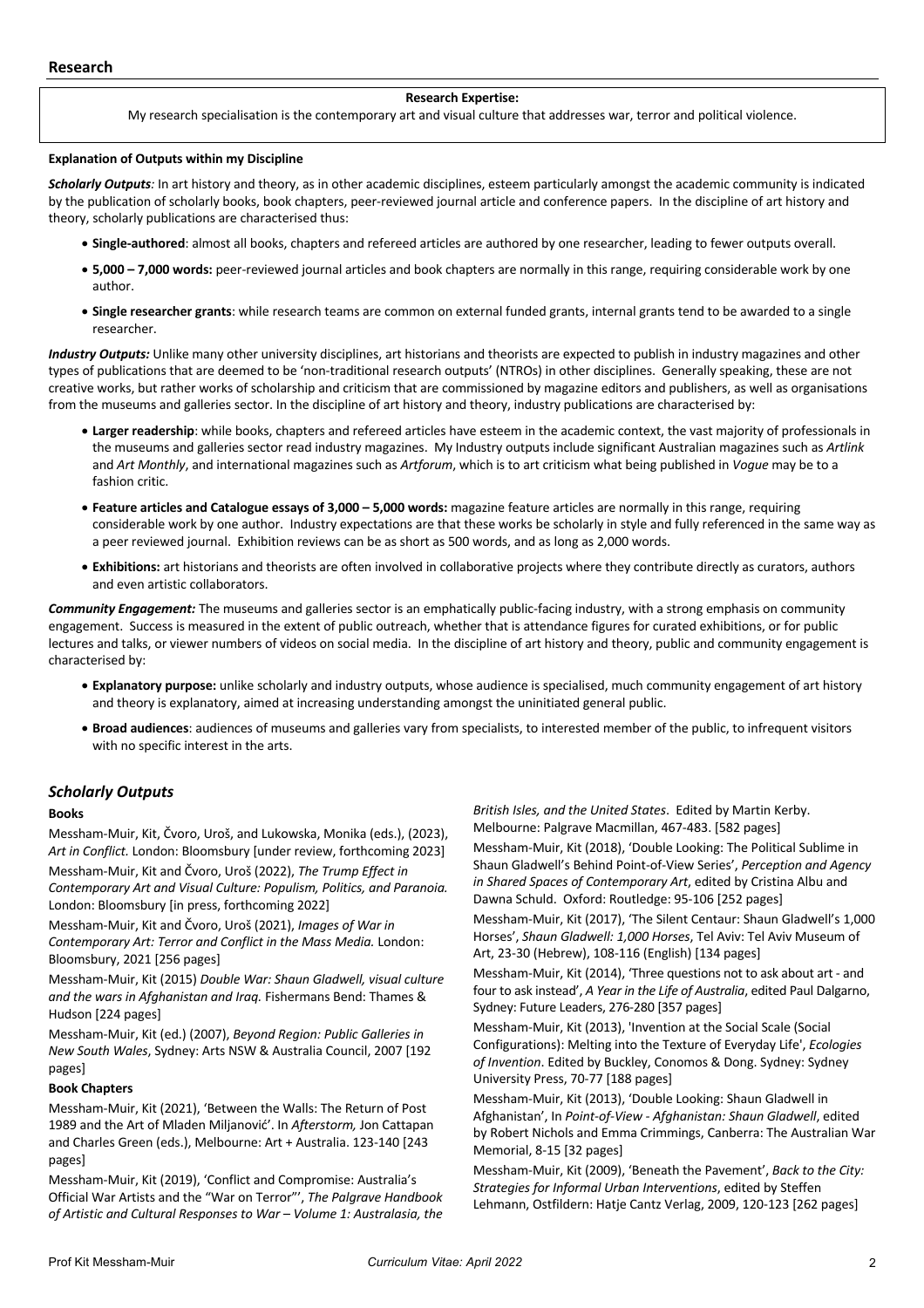## **Journal Editing**

Messham-Muir, Kit and Čvoro, Uroš (eds.) (2020), 'War, Art and Visual Culture' special issue, *Australian and New Zealand Journal of Art* 20:1

## **Peer-Reviewed Articles**

Messham-Muir, Kit (2022), 'Art & Text: the rise and fall of theory.' *Artlink: Contemporary Art of Australia & Asia Pacific* 42:2 (2022) 16-21. Messham-Muir, Kit (2021), 'The war itself: Cornelia Parker's official Election Art, post-2016 democracy and the weaponisation of social media.' *Australian and New Zealand Journal of Art* 21:2 (2021) 176- 191.

Messham-Muir, Kit and Čvoro, Uroš (2020), 'After Aftershock: The Affect–Trauma Paradigm One Generation After 9/11.' *Australian and New Zealand Journal of Art* 20:1 (2020) 125-140.

Messham-Muir, Kit (2018), 'The BADFAITH machine: The Phantom Point-of-View in Virtual Reality'. *Artlink: Contemporary Art of Australia & Asia Pacific* (December 2018): 12-19

Messham-Muir, Kit (2018), 'Conflict, Complicity and Ben Quilty's After Afghanistan portraits'. *Australian and New Zealand Journal of Art* 18:1, 71-89

Messham-Muir, Kit (2016), 'Dani Marti: New York, Sydney, Cessnock', *Artlink: Contemporary Art of Australia & Asia Pacific* 36:3 (September 2016), 72-75

Messham-Muir, Kit (2016), 'Into Darkness: Affect and Dark Space in Holocaust Exhibitions'. *Journal of Curatorial Studies* 'Museums and Affect' 4:3, (2016) 434–457 DOI: 10.1386/jcs.4.3.434\_1

Messham-Muir, Kit (2014), 'Impossible Empathy: The Non-Documentary War Art of Shaun Gladwell', *On Journal: On Objects*, Issue 1, No. 1. URL: http://onjournal.org/paper/125

Messham-Muir, Kit (2012), History's Actors in the Theatre of War: Images, Myths and the Frame in the War on Terror'. *antithesis 22*, 143-155

Messham-Muir, Kit (2012), 'From Tinkering to Meddling: Notes on engaging first year art theory students'. *Journal of University Teaching and Learning Practice*, 9:2

Messham-Muir, Kit (2005), 'Affect, Interpretation and Technology.' *Open Museum Journal* 7

Messham-Muir, Kit (2004), 'Dark Visitations: The Possibilities and Problems of Experience and Memory in Holocaust Museums.' *Australian & New Zealand Journal of Art: Art and Ethics*. 4:2/5:1, 97- 111

Messham-Muir, Kit (2003), **'**Here We Are! National Museums of Postcolonial Australasia in a Post-Nation-State World', *World Literature Written in English: A Journal in Postcolonial and Commonwealth Writing* 39:2 71-83

Messham-Muir, Kit (2002), 'Reconciling the Local and the Global in the Art of Adam Cullen.' *Australian Studies*. 17:1, 45-64

Messham-Muir, Kit (2001), 'Practices of the City.' *Kerb: Journal of Landscape Architecture* 9, 6 – 11

## **Conference and Symposium Presentations**

Messham-Muir, Kit (2022), Invited Speaker, 'The Power of the Photographic Image,' John Curtin Gallery, 6 April 2022

Messham-Muir, Kit (2021), Panel Chair, 'Do humanities disciplines today need new ways of thinking about war?.' *War, Art and Visual Culture: Perth*, Curtin University, 4 June 2020

Messham-Muir, Kit (2020), Invited Keynote, *Why Remember?: Memory and the Aftermath of War*, Hotel Europe, Sarajevo, 8-9 April 2020 (Cancelled due to Covid-19)

Messham-Muir, Kit (2019), 'Encounter/s: art and conflict', (Session Convenor, with Dr Anthea Gunn), *AAANZ 2019*, Auckland NZ, 3-6 December 2019

Messham-Muir, Kit (2019), Invited Speaker. 'A Sweet Symphony of Absurdity: The Recurrent Garden in the Work of Mladen Miljanović', *AFTERSTORM: Turbulence, Gardens, Conflict, Royal Botanic Garden*, Melbourne, 25-26 October 2019

Messham-Muir, Kit (2019), 'Curating Generation W(ar)', with Max Presneill and Ichiro Irie (Session Co-convenor), 'Keynote: In Conversation with Shaun Gladwell' (Session Convenor), and 'Introduction', (Symposium Convenor), *War, Art and Visual Culture: Los Angeles*, Torrance Art Museum, 17 August 2019

Messham-Muir, Kit (2019), 'War, Temporality and Shifting Ideas of 'now', with David Cotterrell, eX De Medici and Mladen Miljanović (Session Convenor) and 'Introduction' (Symposium Convenor), *War, Art and Visual Culture: London*, Kings College London, 31 May 2019

Messham-Muir, Kit (2019), 'Introduction', (Symposium Convenor), *War, Art and Visual Culture: Sydney*, SH Ervin Gallery, Sydney, 25 February 2019

Messham-Muir, Kit (2019), 'Conflict and Complicity: Embedding artists in international war zones', (Session Convenor), *AAANZ 2018*, RMIT University, Melbourne, 5-7 December 2018

Messham-Muir, Kit (2018), 'Bad Faith Intersubjectivity: The phantomsubjective image in virtual reality contemporary art', *CAA 2018*, Los Angeles, 21-24 February 2018

Messham-Muir, Kit (2017), 'Conflict and Complicity: Embedding artists in international war zones', (Session Convenor), *AAANZ 2017*, University of Western Australia, Perth, 6-8 December 2017

Messham-Muir, Kit (2016), 'Point of View and Intersubjectivity in Contemporary Depictions of War', *AAANZ 2016*, Australian National University, Canberra, 1-3 December 2016

Messham-Muir, Kit (2016), Invited speaker. 'Traces and Introspection in Zones of War', with Julian Stallabrass and Shaun Gladwell, *Traces of War: A Pre-Exhibition Symposium*, Kings College London, London, 1 October 2016

Messham-Muir, Kit (2015), Invited Panellist. 'Panel: The Dignity of Risk', with Dani Marti, Tina Havelock Stevens, Carolyn McKay and Andrew Frost, *Exhibit A Symposium*, The Lock Up, Newcastle, 31 October 2015

Messham-Muir, Kit (2015), 'In conversation' with Anthea Behm, *Ideas Platform: Anthea Behm, Titled*, Artspace, Sydney, 19 August 2015 Messham-Muir, Kit (2009), 'Ground to Air: Military Conflict and the work of Shaun Gladwell', AAANZ 2009, Australian National University, Canberra, 26 - 28 November 2009

Messham-Muir, Kit (2009), 'Narrative, Memory and Empathy: The Lower East Side Tenement Museum in New York', *ArtsHealth #2*, Newcastle, 8 October 2009

Messham-Muir, Kit (2009), 'Archives, Documents and Affect', *Museums Australia National Conference*, Newcastle, 19 May 2009 Messham-Muir, Kit (2007), 'Dead Men Walking: Interpretation, Ethics and Affect in Exhibitions of Plastinated Human Remains', *Museums Australia National Conference*, Canberra, 17 May 2007

Messham-Muir, Kit (2007), 'Directions in Museums in New South Wales', *Museums Australia NSW,* Victoria Barracks Army Museum, 16 March 2007

Messham-Muir, Kit (2006), 'Affect & Technology: Interpretive Multimedia in Museums', *Technologies & the Humanities*, University of Sydney, 16 June 2006

Messham-Muir, Kit (2006), 'Keynote Speech', *On Approach, Introducing Firstdraft in the wider ARI community*, Firstdraft Gallery, 7 October 2006

Messham-Muir, Kit (2006), 'Body Hits: The Dynamics of Kinespherics and Interpretation in Current Museum Displays', *Exploring Dynamics - Cities, Cultural Spaces, Communities: Museums Australia National Conference 2006*, Brisbane, 14 – 17 May, 2006

Messham-Muir, Kit (2006), 'Keynote Speech', *Access to Funding*, Museums and Galleries NSW, Young, NSW, 4 March, 2006

Messham-Muir, Kit (2005), 'Darkness: The Politics and Aesthetics of Pain and Death at Contemporary Holocaust Museums', *Pain & Death: Politics, Aesthetics and Legalities*, Centre for Cross-Cultural Research, Australian National University, Canberra, 8-10 December 2005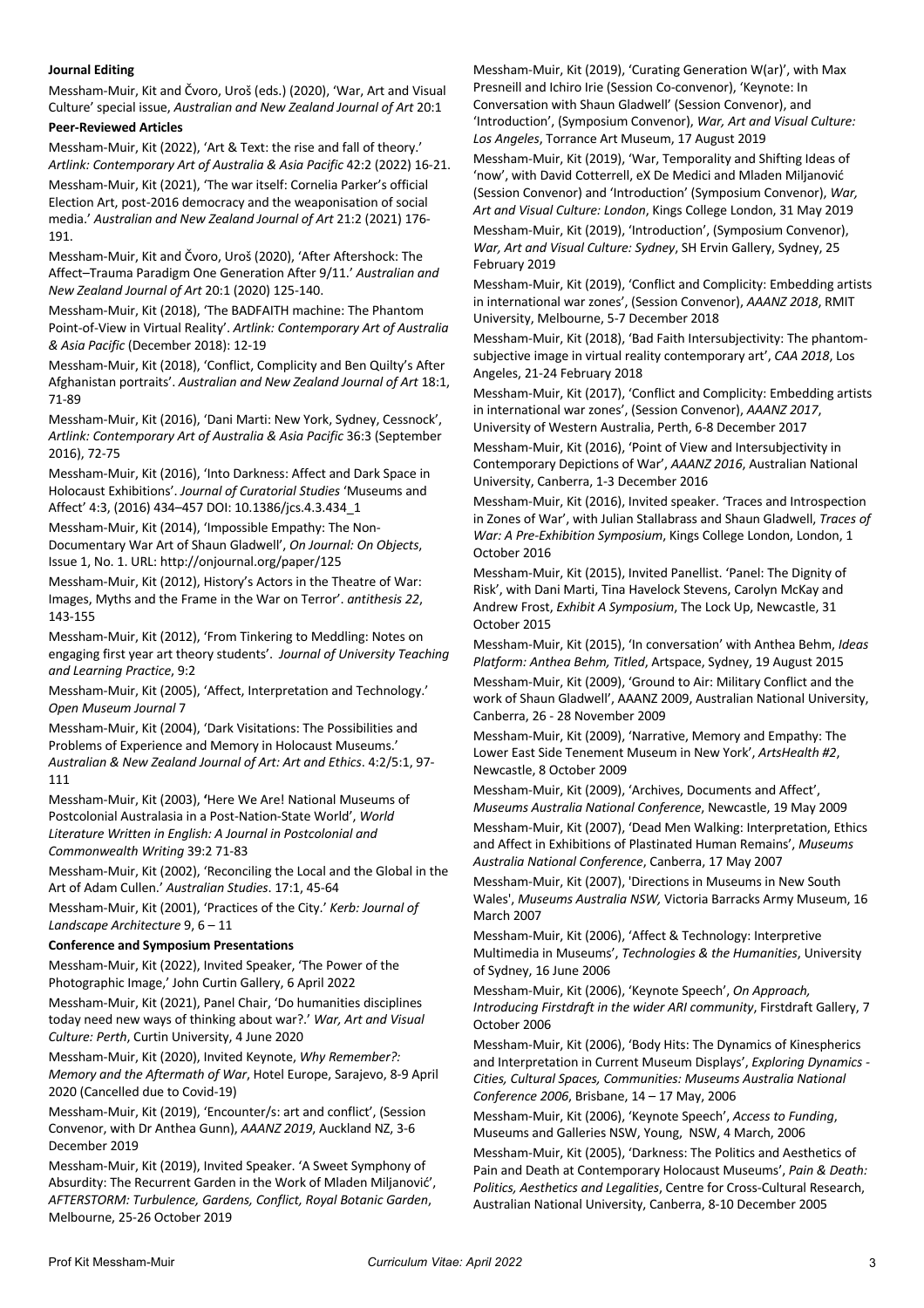Messham-Muir, Kit (2005), ' 'Dark Transformations: Recent Shifts in the Interpretation of the Former Auschwitz Concentration Camps by the Auschwitz-Birkenau State Museum in Oświęcim, Poland', *Politics and Positioning: Museums Australian National Conference*, Powerhouse Museum, Sydney, 1-4 May 2005

Messham-Muir, Kit (2004), ' 'The National Museum of Australia', *Uncover Conference 2004*, Australian Museum, Sydney, 24 September, 2004

Messham-Muir, Kit (2004), 'Broken Narratives: Alternative Ways of Telling the Holocaust Story at The US Holocaust Memorial Museum', *The Story of WWII*, Netherlands American Studies Association Conference, Amsterdam, 21-23 June 2004

Messham-Muir, Kit (2004), 'Sustaining Memory: Artefacts and Experience in Holocaust Museums', *Food For Thought: Museums Australian National Conference*, Museums Australia, Melbourne, 16-21 May 2004

Messham-Muir, Kit (2003), 'Collections and Interpretation', *Uncover Conference 2003*, The University of Sydney, Sydney, 10 October, 2003

Messham-Muir, Kit (2003), 'All that Remained: The Ethics of Displaying Holocaust Artefacts and Art', *Ethics and Aesthetics*, AAANZ, Art Gallery of New South Wales, Sydney, 19-20 September, 2003

Messham-Muir, Kit (2003), 'Multimedia and the Museum: New Technologies and Spectator Experiences in Contemporary Museums', *Multimedia Histories: From the Magic Lantern to the Internet*, AHRB Centre for British Film & Television Studies, Exeter University, 21–23 July, 2003

Messham-Muir, Kit (2003), 'Ballistic Affect: The Importance of Affect in the Future Presentation of Histories in Museums', *The History of The* 

## *Industry Outputs*

## **Exhibition Catalogue Essays**

Messham-Muir, Kit (2020), 'Shaun Gladwell', *HOTA Collects*, Gold Coast: HOTA Home of the Arts, 108-109

Messham-Muir, Kit (2017), 'Adam Cullen: Grunge and Rage', *Adam Cullen and the Cubists*, Newcastle: Cooks Hill Galleries

Messham-Muir, Kit (2017), 'Shifting Thresholds: Charting and Changing What Divides Us', *SPAN*, Fremantle Arts Centre, Fremantle, 2017 Messham-Muir, Kit (2017), 'What is Studio Practice?', *2017 SoDA* 

*Research Celebration Exhibition*, Perth: Curtin University Messham-Muir, Kit (2016), Who are you, and what are you doing

here?: Intersubjectivity and the Phantom Subjective Image in Shaun Gladwell's War Art Works', *Traces of War*, London: Kings College London, 47-53 [60 pages]

Messham-Muir, Kit (2016), 'Trauma and the Political Sublime in Claudia Parducci's The Space Between Us', *Claudia Parducci*, Los Angeles: Ochi Projects,

Messham-Muir, Kit (2016), 'Introduction by Kit Messham-Muir', *James Kearns and Nick Osmond*, Newcastle NSW: Cooks Hill Galleries,

Messham-Muir, Kit (2015), 'Shaun Gladwell' (five texts), *Shaun Gladwell – The Lacrima Chair*, Sydney: Sherman Contemporary Art Foundation, 24-5; 46-7; 82-3; 120-1; 144-5

Messham-Muir, Kit (2014), 'Art Excludes the Unnecessary', Carl Andre: Steel Σ 16, Newcastle: Newcastle Art Gallery

Messham-Muir, Kit (2014), 'Three Artists, Six Lives', *Trio of Trespassers*, Maitland: Maitland Regional Art Gallery

Messham-Muir, Kit (2011), 'Riding with Death Redux: The Artist as an Allegory of Death', *Shaun Gladwell: Riding with Death Redux*, Sydney: Anna Schwartz Gallery

Messham-Muir, Kit (2009), 'Hybrid Memories', *Victoria Lobregat and Susan Ryman,* 29 July – 25 August 2009, University Gallery, University of Newcastle, 2009

Messham-Muir, Kit (2009), 'Radically Affirmative: *Match Box Projects 19 - 29 March 2009'*. Newtown: At the Vanishing Point

*Future: Visions from the Past IAMHIST XX,* International Association for Media & History, University of Leicester, UK, 16–20 July, 2003 Messham-Muir, Kit (2003), 'Here We Are!: National Museums of Postcolonial Nations in a Post-Nation-State World', *Inside the Whale: Postcolonial and Globalisation*, University College Northampton, 11-13 July, 2003

Messham-Muir, Kit (2003), 'Affect, Interpretation and Technology', *The Other Side: Museums Australian National Conference* Museums Australia, Novotel Langley Perth, Perth, Western Australia, 25 – 30 May 2003

Messham-Muir, Kit (2002), 'Museum Internships', *The Essential Volunteer*, Museums Australia (NSW), Granville, 6 September, 2002 Messham-Muir, Kit (2002), 'Interpretation in Museums', *Uncover Conference 2002*, The Australian Museum, Sydney, 24 May, 2002 Messham-Muir, Kit (2001), 'Images, Bodies + Beyond', *Sensational 2001: Images, Bodies + Beyond*, Bankstown, UWS, 14 December, 2001 Messham-Muir, Kit (2001), 'Affect and the Embodiment of Meaning', *Humanities Research Day*, UWS, Bankstown 15 August, 2001

Messham-Muir, Kit (2000), 'Convenor's Introduction', *SENSATIONAL2: Images, Bodies & New Trajectories*, COFA, UNSW, 24 November, 2000 Messham-Muir, Kit (2000), 'No Gold for Gargantua', Keynote at *Death, Dysfunction and the Olympic Ideal*, Australian Centre for Photography symposium, Sydney, 9 September 2000

Messham-Muir, Kit (1999), 'Introduction', *SENSATIONAL: Images and Bodies*, national postgraduate conference, COFA, UNSW, 12 November 1999

Messham-Muir, Kit (2008), 'Affect and the Archive', *Art and the Archive*, Newcastle: Arts Health Research Centre and The Lockup Messham-Muir, Kit (2006), 'Equilibrium: Shaun Gladwell's *Double Voyage*, 2006.' Melbourne: Anna Schwartz Gallery

Messham-Muir, Kit (2003), 'VIBGYOR: Victor Gordon's art from 1977 to 2003.' *Vanitas*. Broken Hill: Broken Hill City Gallery

Messham-Muir, Kit (2001), ''Sex Differential', *mothertrucker*. Campbelltown: Campbelltown Arts Centre

Messham-Muir, Kit (2000), 'Practices of the City and the Kickflipping Flaneur' *Shaun Gladwell: Kickflipping Flaneur.* Sydney: Artspace

Messham-Muir, Kit (2000), 'No Gold For Gargantua.' *The Liminal Body*. Sydney: Australian Centre for Photography

Messham-Muir, Kit (1999), 'The Politics of Culture versus the politics of culture.' *S\_Hot*, Sydney: Artspace

Messham-Muir, Kit (1999), *Victoria Lobregat*. Sydney: Pendulum Messham-Muir, Kit (1995), 'Critical Dys-course.' *Critical Spaces*. Sydney: Artspace

Messham-Muir, Kit (1993), 'Modus Operandi: Aesthetics and Practice.' *Modus Operandi*. Sydney: Allen St. Gallery

## **Articles and Critical Reviews**

Messham-Muir, Kit and Čvoro, Uroš (2020), 'Introduction.' *Australian and New Zealand Journal of Art* 20:1, 1-4.

Messham-Muir, Kit (2017), 'It's not that I'm afraid to die…', *Art Monthly* 304 (Summer 2017/2018), 2017: 64-67

Messham-Muir, Kit (2017), 'Taking a VR trip in Shaun Gladwell's floating planetoid skull', *The Conversation*, 18 January 2017

Messham-Muir, Kit (2016), 'Sydney: Matthys Gerber, Museum of Contemporary Art Australia', *Artforum*, January 2016: 266-267

Messham-Muir, Kit (2016), 'The Walking Dead: why that final point-ofview shot tells us nothing', *The Conversation*, 6 April 2016

Messham-Muir, Kit (2016), 'Art and terror: a new kind of memorial', *The Conversation*, 23 March 2016

Messham-Muir, Kit (2015), 'What 2015 Looked Like in Visual Art', *The Conversation*, 14 December 2015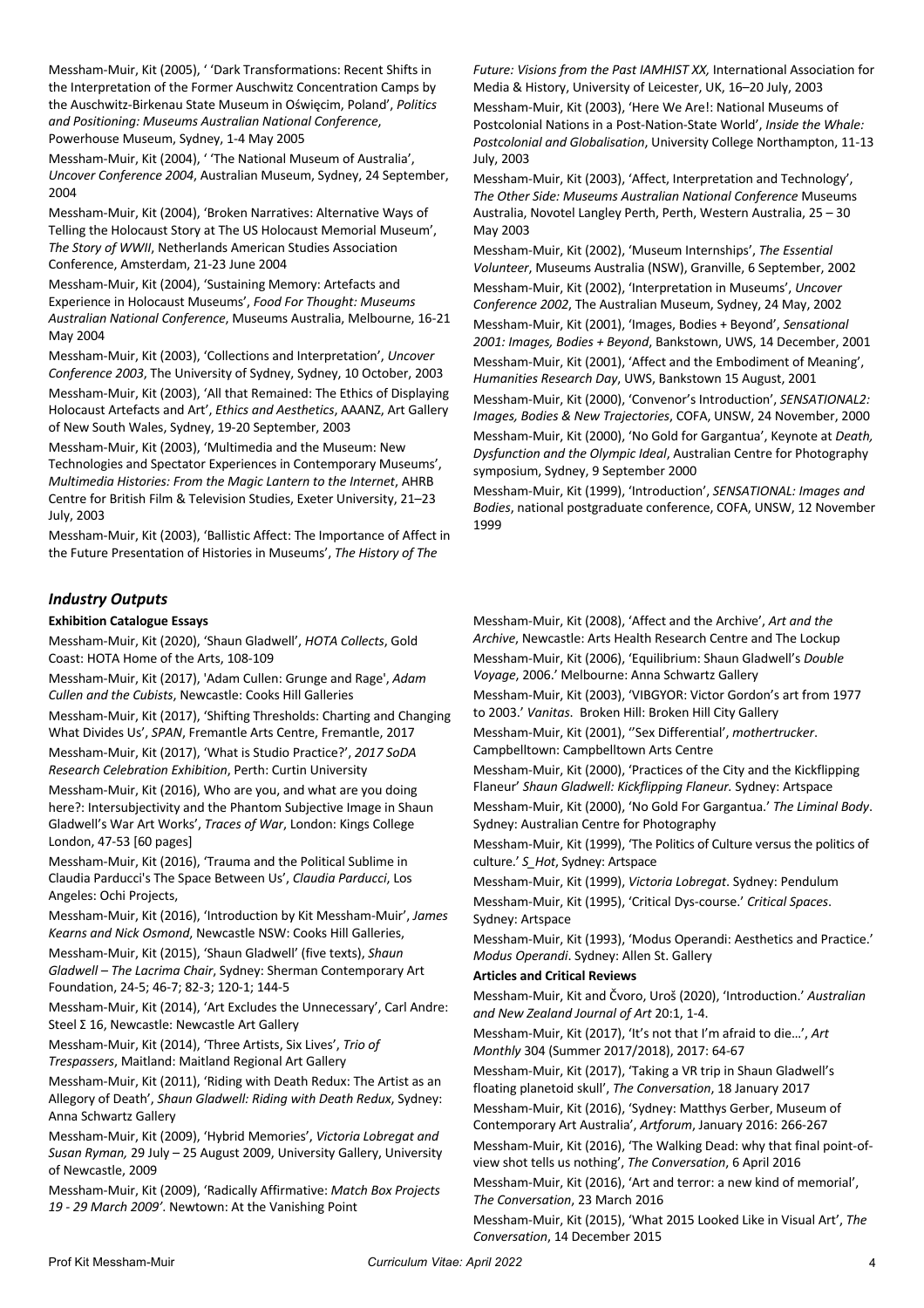Kit Messham-Muir. 'Here's Looking At: Blue Poles by Jackson Pollock', *The Conversation*, 10 December 2015

Messham-Muir, Kit (2015), 'Painting a new path in life – Art's

redemptive power has great appeal', *Newcastle Herald*, 31 October 2015: 19

Messham-Muir, Kit (2015), 'Vivid Sydney: contemporary art – or just a bright night out?', *The Conversation*, 22 May 2015

Messham-Muir, Kit (2015), 'Review: 'I Am Still Alive': On Kawara at the Guggenheim, New York', *The Conversation*, 10 March 2015

Messham-Muir, Kit (2015), 'Shaun Gladwell is returning to Sydney, and may not shed tears', *The Conversation*, 4 March 2015

Messham-Muir, Kit (2015), ''You start with the image': Marlene Dumas at the Tate Modern', *The Conversation*, 19 February 2015

Messham-Muir, Kit (2015), 'Review: Activating space, a little – Sarah Sze in London', *The Conversation*, 10 February 2015

Messham-Muir, Kit (2015), 'Why is Ben Quilty supporting two convicted drug smugglers?', *The Conversation*, 29 January 2015

Messham-Muir, Kit (2014), 'Three simple steps to understand art: look, see, think', *The Conversation*, 21 October 2014

Messham-Muir, Kit (2014), 'It's too hard to love Primavera 2014 at Sydney's MCA', *The Conversation*, 20 October 2014

Messham-Muir, Kit (2014), 'A Manifesta without a manifesto: contemporary art in St Petersburg', *The Conversation*, 14 October 2014

Messham-Muir, Kit (2014), 'Wim Delvoye's astonishing art shows what's lurking in the banal', *The Conversation*, 3 October 2014

Messham-Muir, Kit (2014), 'Review: The Life and Death of Adam Cullen by Erik Jensen', *The Conversation*, 15 September 2014

Messham-Muir, Kit (2014), 'Three questions not to ask about art - and four to ask instead', *The Conversation*, 22 August 2014

Messham-Muir, Kit (2014), 'Two artists go to war - Shaun Gladwell and Ben Quilty', *The Conversation*, 1 August 2014

Messham-Muir, Kit (2014), 'Jeff Koons: a spectacle on the way to respectable', *The Conversation*, 25 July 2014

Messham-Muir, Kit (2014), 'Ben Quilty at the Saatchi Gallery: Things Just Got Interesting', *The Conversation*, 9 July 2014

Messham-Muir, Kit (2012), 'TOUCH: The Portraiture of Dani Marti', *Art & Australia* 49.3, 504

Messham-Muir, Kit (2011), 'In the MIME-Network', *Broadsheet* 40.2, 123-125

Messham-Muir, Kit (2007), 'Book review: South Pacific Museums.' *Museums Australia Magazine*

Messham-Muir, Kit (2003), 'Tony Clark: Roslyn Oxley9.' *Eyeline* 51, 60 Messham-Muir, Kit (2001), 'David Griggs and Shaun Gladwell.' *Eyeline*  46

Messham-Muir, Kit (2000), 'Franz Ehmann: Open Panorama & Soapbox, Installation Practices & Artists.' *Globe Online Arts Magazine*

Messham-Muir, Kit (1996), 'Dale Frank.' *Eyeline* 31, 31-32

Messham-Muir, Kit (1994), 'Review: Mishka Borowski.' *Art+Text* 49, 75 Messham-Muir, Kit (1994), 'Adam Cullen.' *Eyeline* 25, 42

Messham-Muir, Kit (1994), 'Fresh Art Review.' *Eyeline* 25, 50

Messham-Muir, Kit (1994), 'Mishka Borowski.' *Eyeline* 24, 43-44

Messham-Muir, Kit (1994), 'Fresh Art.' *Eyeline* 25, Spring 1994, 50

Messham-Muir, Kit (1993), '1993, a Year in Reviews.' *Honi Soit* 26, 26

Messham-Muir, Kit (1993), 'Perspecta 1993.' *Honi Soit* 24, 26

Messham-Muir, Kit (1993), 'Pulie Aesthetic.' *Honi Soit* 23, 26

Messham-Muir, Kit (1993), 'Enter The Chroma-Zone.' *Honi Soit* 20, 27

Messham-Muir, Kit (1993), 'Champagne Comedy?.' *Honi Soit*, 19, 26

Messham-Muir, Kit (1993), 'AVAAC Symposium.' *Honi Soit* 18, 26

Messham-Muir, Kit (1993), 'Sowersong.' *Honi Soit* 17, 26

Messham-Muir, Kit (1993), 'Surrealism.' *Honi Soit* 16, 26 Messham-Muir, Kit (1993), 'Cuddly Cubi.' *Honi Soit* 15, 26 Messham-Muir, Kit (1993), 'Ken Done, Kitsch & Koons: Interview with Ken Done.' *ICE 1993*, 15

Messham-Muir, Kit (1993), 'High Pop.' *Honi Soit* 10, 26

Messham-Muir, Kit (1993), 'The Garage Artist and the Sunday Painter: Mattys Gerber and Adam Cullen at Yuill/Crowley.' *Honi Soit* 9, 26

Messham-Muir, Kit (1993), 'Postmortemism: *Death* exhibition at Ivan Dougherty Gallery.' *Honi Soit* 8, 26

Messham-Muir, Kit (1993), 'I don't know much about art...but I was a judge for this year's Archibald.' *Honi Soit* 7, 30

Messham-Muir, Kit (1993), 'The Horse Who Sings: Art from Croatia at MCA.' *Honi Soit* 6, 26

Messham-Muir, Kit (1993), 'Juan Davila.' *Honi Soit* 5, 26

Messham-Muir, Kit (1993), 'Sight Regained.' *Honi Soit* 4, 26

Messham-Muir, Kit (1993), 'Melita Dahl: Murderous Science and the Museum of Silence.' *Honi Soit* 3, 26

Messham-Muir, Kit (1993), 'Wits End at the MCA: Laugh! I nearly had a Postmodern crisis!', *Honi Soit* 2, 26

Messham-Muir, Kit (1993), '1992 Biennale of Sydney: And The Horse He Rode In On!', *Honi Soit* 1, 26

Messham-Muir, Kit (1992), 'To Do Good Shit You Gotta Eat Right: Mattys Gerber.' *Sydney College of the Arts Magazine (SCAM)* 2, 15 Messham-Muir, Kit (1992), 'Pearspace', *SCAM* 1, 7

## *Conference Coordination*

*War, Art and Visual Culture: Perth*, Project Manager and Convenor, Curtin University, 4 June 2020

*Creative Critical Imaginations with James Bridle*, online/Perth, 23 October 2020.

*War, Art and Visual Culture: Perth*, Project Manager and Convenor, Perth, 2 April 2020 (Cancelled due to Covid-19 pandemic)

*War, Art and Visual Culture: Los Angeles*, Project Manager and Convenor, Los Angeles, 17 August 2019

*War, Art and Visual Culture: London*, Project Manager and Convenor, War Studies, Kings College London, London, 31 May 2019

*War, Art and Visual Culture: Sydney*, Project Manager and Convenor, SH Ervin Gallery, Sydney, 25 February 2019

*Art and Its Directions: AAANZ 2017 Annual Conference*, Organising Committee, Art Association of Australia and New Zealand, Perth, Western Australia, 6-8 December 2017

2017 Staff Research Symposium, Convenor and organiser of one day symposium, School of Design and Art, Curtin University, Perth, 30 June 2017

*Museums Australia National Conference*, Organising Committee, Newcastle, Australia, 2008-2009

*ArtHealth Research Centre Conference*, Organising Committee and art practice subcommittee, Newcastle, 2009

*ArtHealth Research Centre Conference*, Organising Committee and art practice subcommittee, Newcastle, 2008

*Uncover 2004*, reviewed submissions, officiated at national graduate conference, Australian Museum, Sydney, 24 September 2004

*Uncover 2003*, Session Chair at one day national graduate conference, The University of Sydney, Sydney, 10 October 2003

*Conducting bodies: Affect, Sensation and Memory*, Steering Committee, AAANZ/AGNSW, Sydney, Australia, 20-22 July 2001

*Sensational 2001: Images, Bodies + Beyond*, convenor and organiser of one day national graduate conference, University of Western Sydney, Australia, 14 December 2001

*Sensational2: Images, Bodies & New Trajectories*, convenor and organiser of one day national graduate conference, UNSW, 24 November 2000

*Sensational: Images and Bodies*, convenor and organiser of one day national graduate conference, UNSW, 12 November 1999 **Government Reports**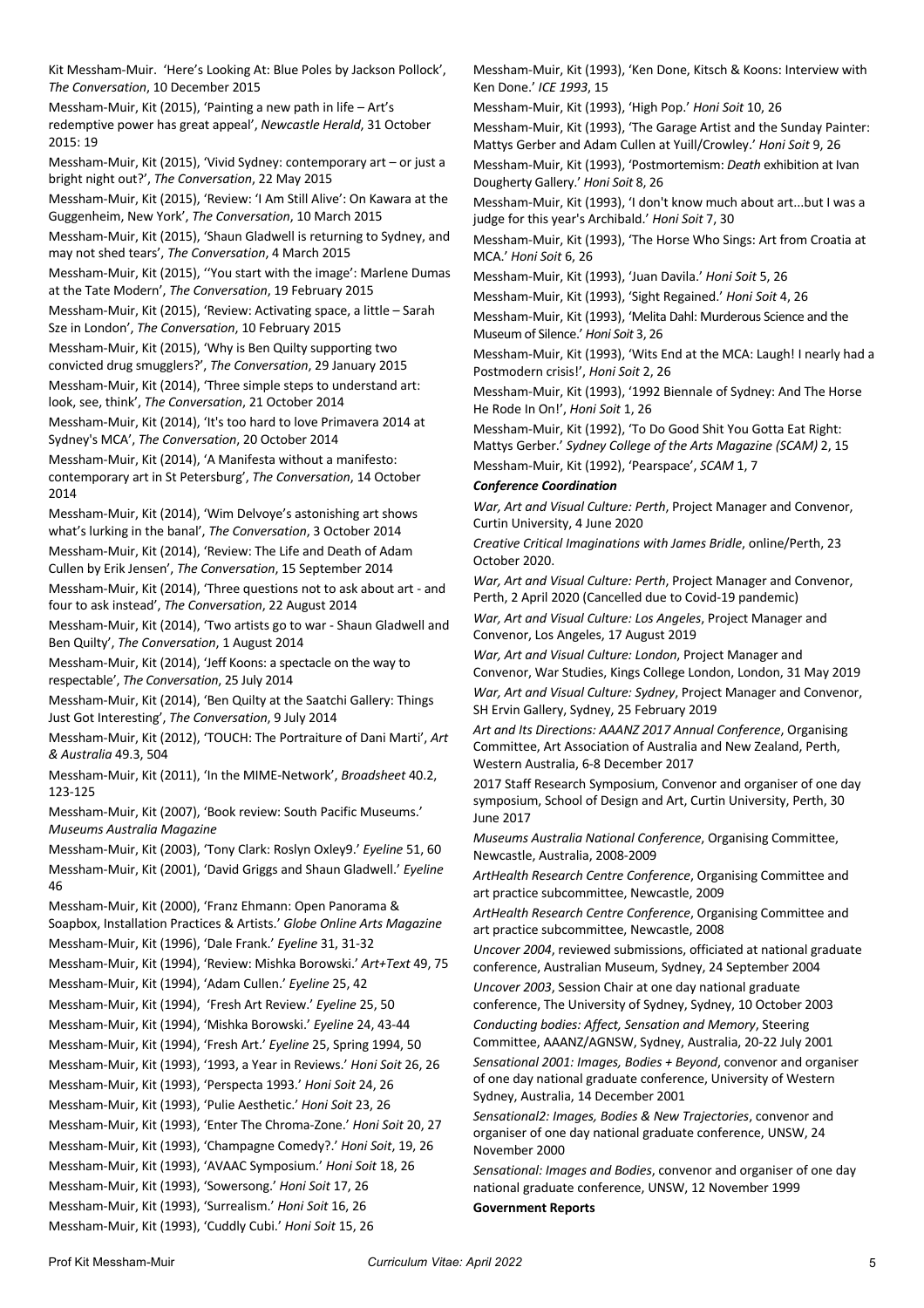Messham-Muir, Kit, & White, Peter, Art NSW's *Submission to the Senate Inquiry into the Indigenous Visual Arts and Craft Sector*, Sydney: Arts NSW, 2006

## **Exhibitions**

Kit Messham-Muir and Susanna Castleden, 'Susanna Castleden: Making 1:1 Wind Turbine Blade.' Video installation, 2022, Energaia, John Curtin Gallery, 28 March-8 May 2022.

## *Community Engagement*

#### **Video Productions**

Kit Messham-Muir and Susanna Castleden, 'Susanna Castleden: Making 1:1 Wind Turbine Blade.' Video installation, 2022, Energaia, John Curtin Gallery, 28 March-8 May 2022 [Duration 10:30 minutes]

Messham-Muir, Kit (2021), 'Perth Panel: 'Do humanities disciplines today need new ways of thinking about war?' 4 June 2021,' *Art in Conflict*, Tuesday 8 June 2021 [Duration 1:21 hours]

Messham-Muir, Kit (2021), 'Dr Rebecca A Adelman. KEYNOTE: 'Unknowing Torture' at War, Art and Visual Culture Perth, 4 June 2021,' *Art in Conflict*, Tuesday 8 June 2021 [Duration 1:06 hours] Messham-Muir, Kit (2020), 'Sydney Panel 7: Artists, institutions, publics: contemporary responses to conflict, Sydney, 25 February 2019,' *Art in Conflict*, Wednesday 14 October 2020 [Duration 52 minutes]

Messham-Muir, Kit (2020), 'Sydney Panel 6: Soldiers, Sydney, 25 February 2019,' *Art in Conflict*, Wednesday 14 October 2020 [Duration 1:02 hours]

Messham-Muir, Kit (2020), 'Sydney Panel 5: Representation, Sydney, 25 February 2019, *Art in Conflict*', Friday 28 August 2020. [Duration 49 minutes]

Messham-Muir, Kit (2020), 'Sydney Panel 4: The Viewfinder, War, Art and Visual Culture: Sydney, 25 February 2019', *Art in Conflict*, Monday 24 August 2020 [Duration 25 minutes]

Kit Messham-Muir, Kit (2020), 'Sydney Panel 3: Excluded Voices, War, Art and Visual Culture: Sydney, 25 February 2019', *Art in Conflict*, Friday 21 August 2020 [Duration 1:14 hours]

Messham-Muir, Kit (2020), 'Sydney Panel 2: Official and Unofficial, War, Art and Visual Culture: Sydney, 25 February 2019', *Art in Conflict*, Monday 17 August 2020 [Duration 20 minutes]

Messham-Muir, Kit (2020), 'Sydney Panel 1: 'Art, Conflict and Reconciliation', War, Art and Visual Culture: Sydney, 25 Feb 2019', *Art in Conflict*, Friday 14 August 2020 [Duration 44 minutes]

Messham-Muir, Kit (2020), 'Sydney Keynote (Morning): Prof Joanna Bourke, "Cruel Visions: Reflections on Artists and Atrocities",' *Art in Conflict*, Monday 10 August 2020 [Duration 49 minutes]

Messham-Muir, Kit (2020), Sydney Keynote (Afternoon): George Gittoes, "Crossing the Lines", SH Ervin Gallery, 25 January 2019,' *Art in Conflict,* Friday 7 August 2020 [Duration 47 minutes]

Messham-Muir, Kit (2020), 'London: Panel 1: War, Art and the Postcolonial Body, Kings College London, 31 May 2019,' *Art in Conflict*, Monday 3 August 2020 [Duration 43 minutes]

Messham-Muir, Kit (2020), 'London: Panel 3: Photography and the Edges of Representation, Kings College London, 31 May 2019,' *Art in Conflict*, Friday 31 July 2020 [Duration 1:09 hours]

Messham-Muir, Kit (2020), 'London: Panel 2: War, Temporality and Shifting Ideas of 'now', Kings College London, 31 May 2019,' *Art in Conflict*, Monday 27 July 2020 [Duration 52 minutes]

Messham-Muir, Kit (2020), 'London Keynote 4: Alketa Xhafa Mripa in conversation with Prof Ana Carden-Coyne, London, 31 May 2019', *Art in Conflict*, Friday 24 July 2020 [Duration 11 minutes]

Messham-Muir, Kit (2020), 'London Keynote 3: Hrair Sarkissian In Conversation with Prof Vivienne Jabri, Kings College London, London, 31 May 2019', *Art in Conflict*, Monday 20 July 2020 [Duration 34 minutes]

Shaun Gladwell, Kit Messham-Muir, Denise Thwaites and Paul Patton. 'Self Portrait as a Semiotext(e) Foreign Agent,' 2015, (artwork in collaboration with Shaun Gladwell, Denise Thwaites and Paul Patton), Collection + Shaun Gladwell: SCAF Project 25, UNSW Galleries, Sydney, 6 March – 25 April 2015

Kit Messham-Muir. 'The Pangolin Gestural Presentation Interface'. (artwork) and 'Haptic InterFace 2014'. (documentary video), *Haptic InterFace 2014*, Koo Ming Kown Exhibition Gallery, Hong Kong, 3-19 December 2014

Messham-Muir, Kit (2020), 'London: Keynote 2: Giles Price In Conversation with Magda Keaney, Kings College London, 31 May 2019', *Art in Conflict*, Friday 17 July 2020 [Duration 42 minutes] Messham-Muir, Kit (2020), 'London Keynote 1: Simon Norfolk & Donald Weber with Dr Paul Lowe, Kings College London, London, 31 May 2019', *Art in Conflict*, Monday 13 July 2020 [Duration 50 minutes] Messham-Muir, Kit (2020), 'Los Angeles: Afternoon Panel: Max Presneill and Ichiro Irie discuss Generation W(ar), 17 August 2019', *Art in Conflict,* Friday 10 July 2020 [Duration 1:15 hours]

Messham-Muir, Kit (2020), 'Los Angeles: Morning Keynote: Dr Laura Brandon in Conversation with Dr Sarah Minslow, 17 August 2019', *Art in Conflict*, Monday 6 July 2020 [Duration 32 minutes]

Messham-Muir, Kit (2020), 'Los Angeles: Panel 1: Max Presneill, Shaun Gladwell, Max Moore, Allison Stewart, 17 August 2019', *Art in Conflict*, Friday 3 July 2020 [Duration 1:22 hours]

Messham-Muir, Kit (2020), 'Los Angeles: Keynote: Shaun Gladwell in Conversation with Prof Kit Messham-Muir, 17 August 2019', *Art in Conflict*, Monday 29 June 2020 [Duration 1:02 hours]

Messham-Muir, Kit (2018), '360° video: Interview with Grant Vetter, Tempe, Arizona, 21 September 2017', *StudioCrasher* [Duration Part 1 19:46, Part 2 15:04]

Messham-Muir, Kit (2018), '360° video: Interview with George Gittoes, Werri Beach, Australia, 27 December 2017', *StudioCrasher* [Duration Part 1 24:01, Part 2 25:19, Part 3 15:49]

Messham-Muir, Kit (2018), 360° video: Interview with Carima Neusser, performer, Los Angeles, 20 February 2018', *StudioCrasher* [Duration 26:24]

Messham-Muir, Kit (2018), '360° video: Interview with Per Hüttner, artist, Los Angeles, 20 February 2018', *StudioCrasher* [Duration Part 1 21:46, Part 2 22:31, Part 3 23:36]

Messham-Muir, Kit (2018), '360° video: Interview with Denise Reichenbach, artist, Brisbane, 25 September 2017', StudioCrasher. [Duration Part 1 11:19, Part 2 7:17, Part 3 12:12]

Messham-Muir, Kit (2017), '360° video: Interview with Stelarc, artist, Perth, Western Australia, 17 October 2017', *StudioCrasher* [Duration Part 1 32:30, Part 2 27:10]

Messham-Muir, Kit (2017), 'Interview with Max Presneill, artist, curator and museum director, Los Angeles, 17 September 2017', *StudioCrasher* [Duration 21:46]

Messham-Muir, Kit (2017), '360° Video: Interview with Kiel Johnson, artist, Los Angeles, 18 September 2017' *StudioCrasher* [Duration Part 1 19:26, Part 2 19:33, Part 3 15:21]

Messham-Muir, Kit (2017), 'Networking for Artists: Max Presneill, curator, Los Angeles, 17 September 2017', *StudioCrasher* [Duration 34:50]

Messham-Muir, Kit (2017), '360° video: Interview with Dove Bradshaw, artist, New York, 12 September 2017', *StudioCrasher* [Duration Part 1 18:31, Part 2 20:06]

Messham-Muir, Kit (2017), '360° Video: Interview with Claudia Parducci, artist, Los Angeles, 16 September 2017', *StudioCrasher* [Duration Part 1 17:21, Part 2 21:01]

Messham-Muir, Kit (2017), 'Interview with What, artist, Katoomba, Australia, 10 September 2017, *StudioCrasher*. [Duration 51:31]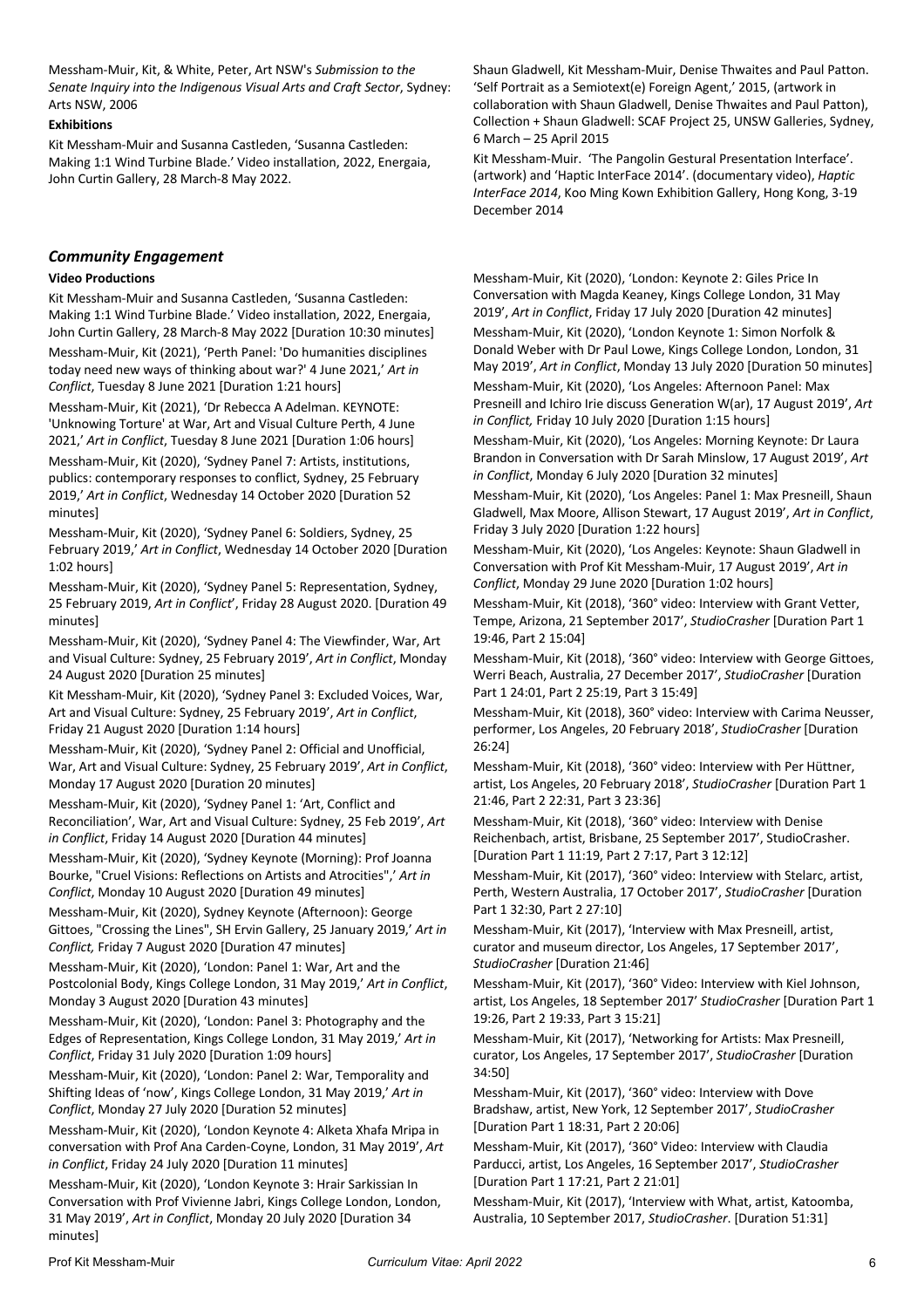Messham-Muir, Kit (2017), 'Interview with Nigel Milsom, artist, Newcastle, Australia, 9 September 2017, *StudioCrasher* [Duration Part 1 22:15, Part 2 22:48, Part 3 19:18, Part 4 18:07]

Messham-Muir, Kit (2017), 'Interview with Max Presneill, LA-based artist and curator, Brisbane, Australia, 12 May 2017', *StudioCrasher*. [Duration 18:53]

Messham-Muir, Kit (2017), 'Interview with Olga Cironis, Perth, Western Australia, 24 November 2016', *StudioCrasher* [Duration Part 1 18:00, Part 2 23:57]

Messham-Muir, Kit (2017), 'Interview with Susanna Castleden, artist, Fremantle, Australia, 25 October 2016', *StudioCrasher* [Duration Part 1 17:53, Part 2 23:19, Part 3 14:00]

Messham-Muir, Kit (2017), 'Interview with Ric Spencer, curator, Fremantle, Western Australia, 25 October 2016', *StudioCrasher* [Duration 24:10]

Messham-Muir, Kit (2017), 'Interview with Clyde McGill, artist, Fremantle, Western Australia, 25 October 2016', *StudioCrasher* [Duration Part 1 19:55, Part 2 18:30 Part 3 7:07]

Messham-Muir, Kit (2017), 'Interview with Andrew Sunley Smith, artist, Fremantle, Western Australia, 25 October 2016', *StudioCrasher* [Duration Part 1 21:33, Part 2 25:00]

Messham-Muir, Kit (2017), 'Interview with Interview with Tanya Lee, artist, Dianella, Australia, 20 October 2016', *StudioCrasher* [Duration Part 1 14:00, Part 2 9:25, Part 3 12:40]

Messham-Muir, Kit (2017), 'Interview with Shaun Gladwell on VR work 'Orbital Vanitas' Perth, Australia, 8 January 2017', *StudioCrasher* [Duration 26:07]

Messham-Muir, Kit (2016), 'Interview with Phil Drummond, artist, Cessnock, Australia, 30 May 2016', *StudioCrasher* [Duration Part 1 12:51, Part 2 11:56, Part 3 16:35]

Messham-Muir, Kit (2015), 'Claudia Parducci: The Space Between Us', 2015', *StudioCrasher* [Duration 48.28]

Messham-Muir, Kit (2015), 'Launch of 'Double War: Shaun Gladwell', Sherman Contemporary Art Foundation, 23 April 2015', *StudioCrasher* [Duration Part 1 31:17, Part 2 33:09, Part 3 28:32]

Messham-Muir, Kit (2015), 'Interview with Martin Durazo, artist, New York, 3 October 2012. Video. *StudioCrasher* [Duration 23:12]

Messham-Muir, Kit (2015), 'Shaun Gladwell on 'Self-Portrait as a Semiotext(e) Foreign Agent', London, 3 February 2015', *StudioCrasher* [Duration 1:07:54]

Messham-Muir, Kit (2015), 'Interview with Mark Dutcher, artist, Los Angeles, 5 April 2013', *StudioCrasher* [Duration Part 1 15:26, Part 2 13:36, Part 3 24:01]

Messham-Muir, Kit (2015), 'Interview with Ian Burns, artist, New York, 3 October 2012'. *StudioCrasher* [Duration Part 1 27:32, Part 2 25:20]

Messham-Muir, Kit (2015), 'Interview with Michel Delsol,

photographer, and Joe Lamport, writer, New York, 16 February 2015'. *StudioCrasher* [Duration 55:41]

Messham-Muir, Kit (2015), 'Interview with Shaun Gladwell, artist, London, 4 February 2015', *StudioCrasher* [Duration 1:01:08]

Messham-Muir, Kit (2014), 'Interview with Shaun Gladwell, artist, London, 1 October 2014', *StudioCrasher* [Duration 44:20]

Messham-Muir, Kit (2014), 'Part 1: Interview with Esther Teichmann, artist, Kennington, London, 21 September 2013'. *StudioCrasher*, [Duration Part 1 20:39, Part 2 20:01]

Messham-Muir, Kit (2014), 'Interview with David Ryan, artist, Las Vegas, United States, 2 April 2013', *StudioCrasher* [Duration Part 1 19:01, Part 2 17:26, Part 3 16:08]

Messham-Muir, Kit (2014), 'Kit Messham-Muir performs Nam June Paik's 'One for Violin Solo', 1962, 15 August 2014'. *StudioCrasher* [Duration 3:02]

Messham-Muir, Kit (2014), 'Interview with John Tonkin, artist, Bondi Junction, Sydney, Australia, 21 April 2013'. *StudioCrasher* [Duration Part 1 20:36, Part 2 23:48]

Messham-Muir, Kit (2014), 'Interview with Charles Stuckey, art historian, New York, 4 October 2012'. *StudioCrasher* [Duration Part 1 18:57, Part 2 20:01, Part 3 9:01]

Messham-Muir, Kit (2014), 'Interview with Lucie Conoley, artist, Brixton, England, 4 October 2013', *StudioCrasher* [Duration 26:51] Messham-Muir, Kit (2014), 'Interview with Louise Evans and Jonathan Edwards, Gresford, Wales, 28 September 2013'. *StudioCrasher* [Duration Part 1 22:41, Part 2 27:31, Part 3 37:46]

Messham-Muir, Kit (2014), 'Experiencing Afghanistan, Samstag Museum, Adelaide, 11 April 2014'. *StudioCrasher* [Duration Part 1 26:35, Part 2 22:48]

Messham-Muir, Kit (2013), 'Interview with Shaun Gladwell, artist, Venice, Italy, 3 October 2013'. *StudioCrasher* [Duration Part 1 23:47, Part 2 18:24, Part 3 24:31]

Messham-Muir, Kit (2013), 'Review: Australia, at the Royal Academy of Arts, London, 25 September 2013'. *StudioCrasher* [Duration 19:47]

Messham-Muir, Kit (2013), 'Interview with Kori Newkirk, artist, Los Angeles, 4 April 2013'. *StudioCrasher* [Duration Part 1 21:01, Part 2 18:31, Part 3 10:54]

Messham-Muir, Kit (2013), 'Interview with Douglas Fogle, curator, Los Angeles, United States, 24 September 2012'. *StudioCrasher* [Duration Part 1 14:46, Part 2 17:11]

Messham-Muir, Kit (2013), 'Interview with McLean Fahnestock, artist, Los Angeles, 5 April 2013'. *StudioCrasher* [Duration Part 1 20:01, Part 2 26:46, Part 3 13:56]

Messham-Muir, Kit (2013), 'Interview with Tim Bavington, artist, Las Vegas, 1 April 2013'. *StudioCrasher* [Duration Part 1 21:01, Part 2 19:31, Part 3 18:31]

Messham-Muir, Kit (2013), 'Interview with Andy Devine, artist, Eleebana, Australia, 18 May 2013'. *StudioCrasher* [Duration Part 1 29:41, Part 2 25:36]

Messham-Muir, Kit (2013), 'Ben Quilty on New Masculinities in Contemporary Art, 26 January 2013'. *StudioCrasher* [Duration 22:11] Messham-Muir, Kit (2013), 'Interview with Carl Andre and Melissa Kretschmer, New York, 8 April 2013'. *StudioCrasher* [Duration 20:01]

Messham-Muir, Kit (2013), Interview with Carl Andre, artist, New York, 8 April 2013'. *StudioCrasher* [Duration Part 1 15:01, Part 2 15:01, Part 3 14:31]

Messham-Muir, Kit (2013), Vanessa Schwartz and Charles Stuckey discuss Gustave Caillebotte's 'Paris Street Rainy Day', 1877'. *StudioCrasher* [Duration 19:01]

Messham-Muir, Kit (2013), 'Review of 2012'. *StudioCrasher* [Duration 68:01]

Messham-Muir, Kit (2013), 'What Was Modernism?'. *StudioCrasher* [Duration 16:06]

Messham-Muir, Kit (2013), 'Interview with Ben Quilty, artist, Robertson, Australia, 26 January 2013'. *StudioCrasher* [Duration 87:01]

Messham-Muir, Kit (2013), 'Interview with Alasdair Groves, artist, Toowoomba, Australia, 11 May 2012'. *StudioCrasher* [Duration 35:33]

Messham-Muir, Kit (2013), 'Interview with William Anastasi, artist, New York, 3 October 2012'. *StudioCrasher* [Duration 59:04]

Messham-Muir, Kit (2012), 'Comment on Documenta 13, Berlin, 22 June 2012'. *StudioCrasher*, Newcastle (2012) [Duration 18:29]

Messham-Muir, Kit (2012), 'Interview with Dani Marti, artist, New York, 3 July 2012'. *StudioCrasher* [Duration 31:41]

Messham-Muir, Kit (2012), 'Interview with Dove Bradshaw, artist, New York, 1 July 2012'. *StudioCrasher*, [Duration 45:03]

Messham-Muir, Kit (2012), 'Interview with Max Presneill, Los Angeles, 7 July 2012'. *StudioCrasher* [Duration 60:04]

Messham-Muir, Kit (2012), 'Interview with Vanessa Schwartz, historian, Los Angeles, 28 September 2012'. *StudioCrasher* [Duration 50:31]

Messham-Muir, Kit (2012), 'Interview with Claudia Parducci, Los Angeles, 24 September 2012'. *StudioCrasher* [Duration 51:01] **Public Talks and Media**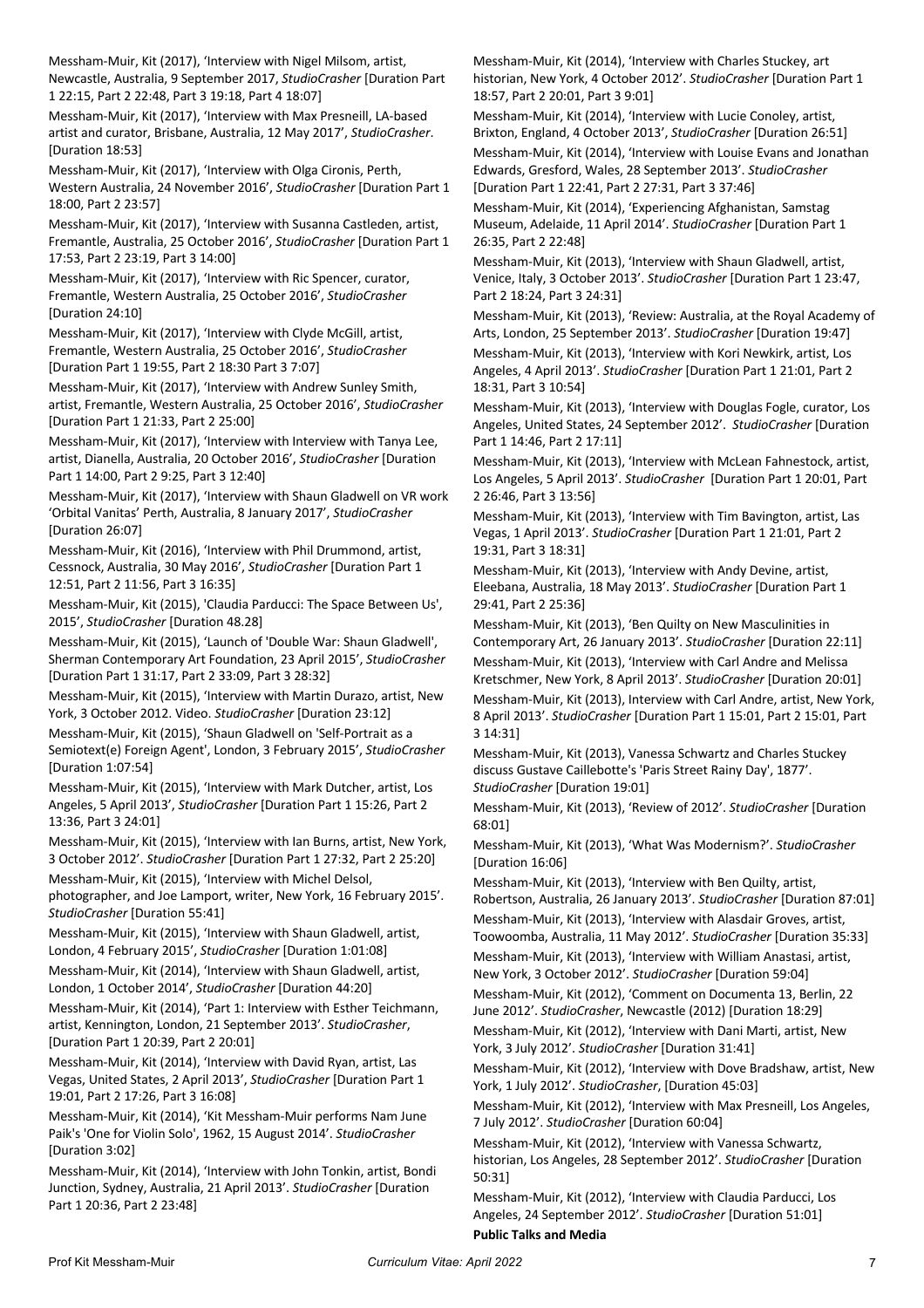Kit Messham-Muir. 'Panel: George Gittoes: On Being There', Rod Pattenden, Newcastle Art Gallery, 24 March 2020 (Cancelled Covid-19) Kit Messham-Muir. 'Higher Degrees 17', John Curtin Gallery, Perth, 6 August 2017 Kit Messham-Muir. 'Memorialising Tragedy Through Art', *The Daily*, 2SER Radio, 9:45am-10:00am, 29 March 2016 Kit Messham-Muir. 'Understanding art', *National Evening Program*, ABC Radio AM702, 9:00pm-9:40pm, 4 January 2016 Kit Messham-Muir. '*Culture+Ideas*: Dr Kit Messham-Muir and Shaun Gladwell', with Dr Gene Sherman, Sherman Contemporary Art Foundation, 23 April 2015 Kit Messham-Muir. 'Experiencing Afghanistan: a conversation with Dr Kit Messham-Muir and Shaun Gladwell', with Prof Jennifer Rutherford, The Samstag Museum of Art and the Hawke Institute, University of South Australia, 11 April 2014 Kit Messham-Muir. 'Images of War and Death', *Books and Arts*, ABC Radio National, 10:05am, 12 October 2015 Kit Messham-Muir. Opening talk for Brett McMahon and Peter Boggs exhibitions, Newcastle Art Gallery, 12 June 2015 Kit Messham-Muir. Opening talk for the exhibition *Shaun Gladwell, Portraits of Afghanistan*, Bega Valley Regional Gallery, 24 April 2015 Kit Messham-Muir. 'One From None: Minimalist Art', Floor Talk, Newcastle Art Gallery, 6 September 2014 Kit Messham-Muir. 'New to Video', Floor Talk, Newcastle Art Gallery, 6 April 2014 Kit Messham-Muir. 'Panel: The Art of War', with Scott Bevan, Ben Quilty and Wendy Sharpe, *Ben Quilty: After Afghanistan*, National Art School, Sydney, 20 March 2013 Kit Messham-Muir. '*Australia* at the Royal Academy of Arts, London', *Summer Soire,* Cessnock Regional Art Gallery, 21 November 2013 Kit Messham-Muir. '*StudioCrasher*: Video Resources in Teaching and Learning', Teachers' Visit Day, University of Newcastle, 19 July 2013 Kit Messham-Muir. 'Hybrid Memories', Gallery talk, University Gallery, University of Newcastle, 20 August 2009 Kit Messham-Muir. Opening address, Watt Space, Newcastle, 6 August 2009 Kit Messham-Muir. 'The World in Painting', public floor talk, Newcastle Region Art Gallery, 24 February 2009 Kit Messham-Muir. 'Collection Management Fundamentals', Macquarie University, 11 October 2006 Kit Messham-Muir. 'Collection Management Systems', Macquarie University, 4 October 2006 Kit Messham-Muir. 'Significance Assessment', Museums Program assessment committee seminar, Arts NSW, 25 August 2006 Kit Messham-Muir. 'Body Hits', staff seminar, Arts NSW, 6 June 2006 Kit Messham-Muir. 'Vanitas: Victor Gordon Survey Exhibition', opening speech, Orange Regional Gallery, NSW, 27 May 2005 Kit Messham-Muir. 'The Rise of Avant Garde Art', Hong Kong museum curators' seminar, Hong Kong Museum of Art, 11 June 2004 Kit Messham-Muir. 'The Body in Contemporary Art', Hong Kong museum curators' seminar, Hong Kong Museum of Art, 21 Nov 2003 Kit Messham-Muir. 'Out of Range', Hong Kong museum curators' seminar, Hong Kong Museum of Art, 20 June 2003 Kit Messham-Muir. 'Material Culture & Affect: the interpreting the unspeakable properties of museum objects', Hong Kong curators' seminar, Hong Kong Museum of Art, 26 November 2002 Kit Messham-Muir. 'Ethics and History', Liverpool Regional Museum, 20 March 2003 Kit Messham-Muir. 'Ron Mueck: Gallery Talk', public lecture, Museum of Contemporary Art, Sydney, 9 February 2003 Kit Messham-Muir. 'Material Culture and Affect', Hong Kong museum curators' seminar, Hong Kong Museum of Art, 26 November 2002 Kit Messham-Muir. 'Introduction to Modernism,' National Art School, 18 Feb 2002

Kit Messham-Muir. 'Shaun Gladwell: Sleeping Soldiers', *Doingbird* magazine launch, Anna Schwartz Gallery, Sydney, 13 December 2012 Kit Messham-Muir. 'Shaun Gladwell: Afghanistan', Lismore Regional Art Gallery, Lismore, 8 November 2012

Kit Messham-Muir. 'How to drop Freud into a conversation at an art opening', Museum of Contemporary Art, Sydney, 31 August 2012

Kit Messham-Muir. *'what's* mothertrucker,' public lecture, Campbelltown City Bicentennial Art Gallery, 7 July 2001 Kit Messham-Muir. 'Visual culture and the Sydney 2000 Olympic Games', *Arts Talk*, ABC Radio National, 3:30pm, 17 September 2000 Kit Messham-Muir. 'Research Methodology & Visual Arts', COFA, UNSW, 7 August 2000

## **Grants**

| <b>External Grants</b> |                                                                                                                                                                                                                                                                                                                                                                                                                                                |
|------------------------|------------------------------------------------------------------------------------------------------------------------------------------------------------------------------------------------------------------------------------------------------------------------------------------------------------------------------------------------------------------------------------------------------------------------------------------------|
| 2018-2021              | \$293,380 ARC Linkage Project, Lead Investigator: Art in Conflict: Transforming contemporary art at Australian War Memorial,<br>partnering with the Australian War Memorial and the National Trust of NSW, with academic team A/Prof Kit Messham-Muir<br>(lead CI, Curtin), Prof Charles Green (University of Melbourne), Dr Uros Cvoro (UNSW) and Prof Ana Carden-Coyne (University of<br>Manchester). Overall project budget of \$1,226,506. |
| 2014                   | \$11,500 Study Overseas Short-term Mobility Program, Department of Education and Training, Australian Government                                                                                                                                                                                                                                                                                                                               |
| 2012                   | \$200,000 Project Team Member: Swimming With Seahorses: Team Tech, Higher Education Participation and Partnerships<br>Program, Department of Education, Employment and Workplace Relations, Australian Government                                                                                                                                                                                                                              |
| $1996 - 2000$          | \$45,000 Three-year stipend + 100% fees scholarship, Australian Postgraduate Research Award, University of NSW                                                                                                                                                                                                                                                                                                                                 |
| <b>Internal Grants</b> |                                                                                                                                                                                                                                                                                                                                                                                                                                                |
| 2021                   | \$5,000 Humanities and Social Sciences Grant Success Panel, Curtin University                                                                                                                                                                                                                                                                                                                                                                  |
| 2019                   | \$4,000 MCASI Small Grants (Round 2, 2019), Curtin University                                                                                                                                                                                                                                                                                                                                                                                  |
| 2019                   | \$1,500 MCASI Small Grants (Round 1, 2019), Curtin University                                                                                                                                                                                                                                                                                                                                                                                  |
| 2019                   | \$2,750 + 6-month sabbatical, Academic Studies Program, Faculty of Humanities, Curtin University                                                                                                                                                                                                                                                                                                                                               |
| 2018                   | \$2,500 MCASI Small Grants (Round 1, 2018), Curtin University                                                                                                                                                                                                                                                                                                                                                                                  |
| 2017                   | \$4,102 Small Grants Program (Round 2, 2017), Curtin University                                                                                                                                                                                                                                                                                                                                                                                |
| 2017                   | \$5,000 Small Grants Program (Round 1, 2017), Curtin University                                                                                                                                                                                                                                                                                                                                                                                |
| 2017                   | \$3,893 Small Grants Program (Round 2, 2016), Curtin University                                                                                                                                                                                                                                                                                                                                                                                |
| 2016                   | \$2,000 Conference Travel Grant 2016, Curtin University                                                                                                                                                                                                                                                                                                                                                                                        |
| 2015                   | \$3,342 Linkage Pilot Research Grant, University of Newcastle                                                                                                                                                                                                                                                                                                                                                                                  |
| 2015                   | \$5,700 + 6 month sabbatical, Special Studies Program, Faculty of Education and Arts, University of Newcastle                                                                                                                                                                                                                                                                                                                                  |
| 2013                   | \$3,500 JRE Funding Grant, University of Newcastle                                                                                                                                                                                                                                                                                                                                                                                             |
| 2012                   | \$3,000 JRE Funding Grant, University of Newcastle                                                                                                                                                                                                                                                                                                                                                                                             |
| 2011                   | \$3,000 Seed Funding Grant, School of Drama Fine Art and Music, University of Newcastle                                                                                                                                                                                                                                                                                                                                                        |
| 2011                   | \$6,700 + 6 month sabbatical, Special Studies Program, Faculty of Education and Arts, University of Newcastle                                                                                                                                                                                                                                                                                                                                  |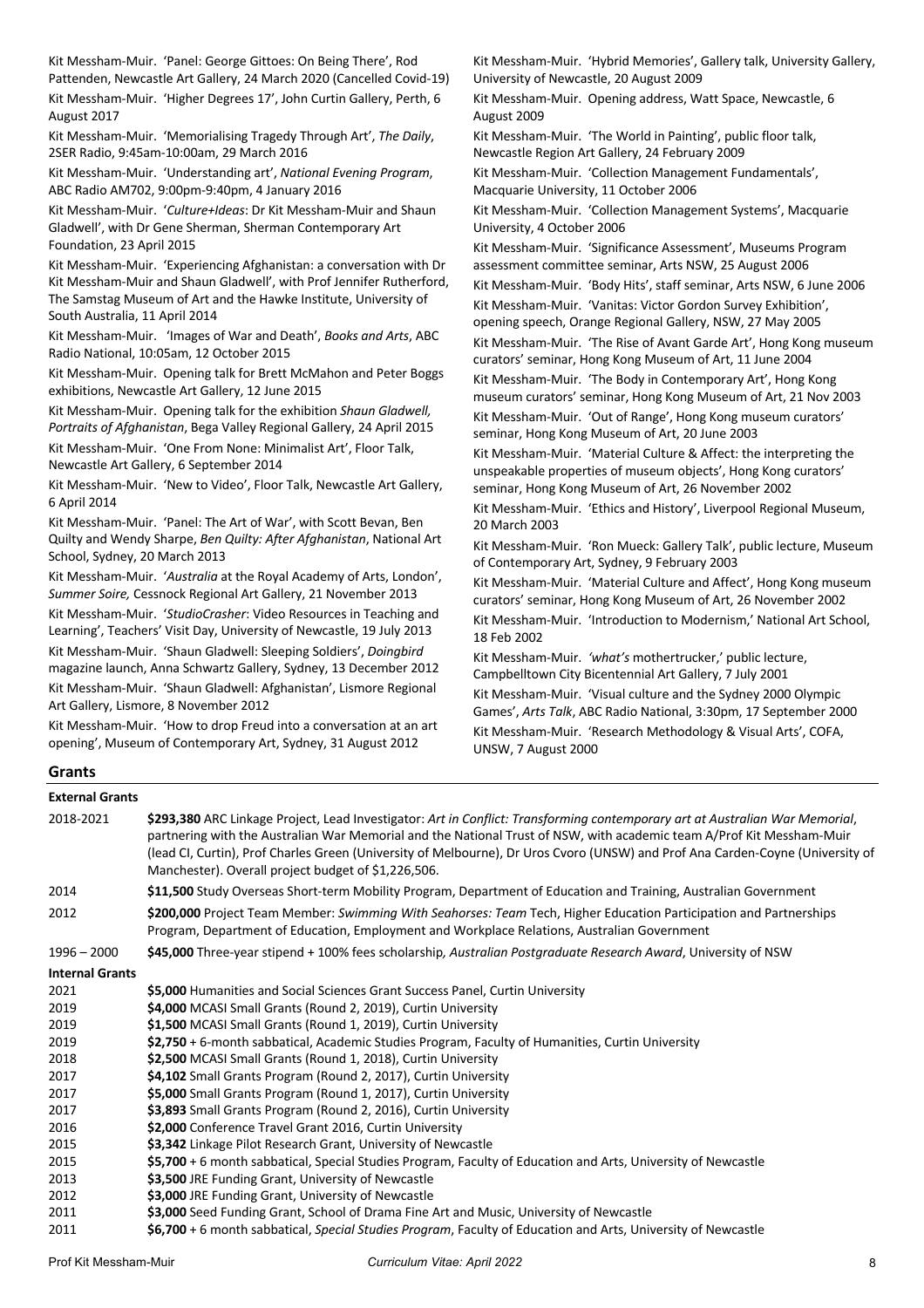| 2010 | \$3,500 Research Support Grant, Humanities Research Institute, The University of Newcastle, 2010 |
|------|--------------------------------------------------------------------------------------------------|
|      |                                                                                                  |
|      |                                                                                                  |

2010 **\$1,500** *Vice Chancellor's Citation for Excellence in Teaching and Learning Development*, University of Newcastle, 2010

- 2009 **\$2,000** *Vice Chancellor's Award for Excellence in Teaching and Learning Development*, University of Newcastle, 2009
- 2008 **\$7,746** *New Staff Research Grant*, University of Newcastle, 2008
- 2004 **\$5,000** *Start-Up Research Grant*, University of Sydney
- 2003 **\$4,043** *Strategic Development Funds Grant*, University of Sydney
- 2003 **\$1,100** *Overseas Conference Travel Grant*, University of Sydney
- 2003 **\$1,084** *Strategic Development Funds Grant*, University of Sydney

## **Research Supervision**

- **HDR completions: 12 PhD students and 6 Masters students**
- **Current supervisions: 9 PhD students, and at Curtin have completed 5 PhD students and 3 MPhil students**
- **HDR Examinations: 11 Doctoral candidates, and 2 Masters**

### **HDR Completions**

2021, PhD, Thought Styles and the Problem of Transferring Ideas between Thought Collectives Explored through Creative Practice and Exegetical Writing 2021, PhD, Photography on Trial: The Accusation of Indecency 2021, MPhil (with the Chancellor's Commendation), Artificial Confinement and Process: A Visual Analysis of the Impact of Exhausted Space on the Human Condition. 2020, PhD, The Politics of Artistic Labour: Rethinking a Position of Autonomy 2018, MPhil, Fade to Black: The Marginalisation of Media Art in Education in Core Visual Art Curriculum in Western Australia from 1990 to 2014 2018, PhD, Participatory Exchange: generating critique in social practice art 2017, PhD, Critical Anachronism: The recovery of the everyday in the context of Non-objective painting 2015, MPhil, Manhattan and the Merging of Modernism 2015, PhD, Museums, Networked Knowledge and the Online Collection 2015, PhD, The Human Touch? What is the Value of the Artist/Sitter Relationship to Contemporary Portrait Painting? 2013, MPhil, Beyond the Pale: Australia: Notions of Irish National Identity Translated into Contemporary Works of Art 2012, MPhil, Connections to the Earth 2011, PhD, Reconnection: An Exploration of Australian Landscape Beyond History and Myth 2011, PhD, Images of Asian Identity: Asian Women as a Vision of Technological Utopia 2011, PhD, Public Works or Private Donations? The Impacts of Artistic and Economic Risk on the Working Practitioner 2010, PhD, Landscape and Memory: An Archaic Narrative 2010, PhD, A Punch in the Gut: Experiential Knowledge, Empathy, and Performance Art 2009, M Fine Art, Terra Incognita: The Sublime, The Uncanny and Nostalgia in Painting the Landscape Australian **HDR Examinations** 2016, Torika Bolatagici, PhD, UNSW Art & Design, *Somatic Sotia: Commodity, Agency and the Fijian Military Body*  2016, Hesam Fetrati, Doctor of Visual Arts, Griffith University, How Can 2013, Susan Ostling, PhD, Griffith University, The Defining and Shaping *Visual Satire Contribute to the Discourse on Displacement?* 2016, Ross, Christopher, Masters of Fine Art, UNSW Art & Design, *The Anticipated Image: Affect and Time in the News.* 2015, Alexandra Lawson, PhD, University of Southern Queensland, *Magnificent Monsters: A Place for the Social Artist in Visual Art* 2015, Mikala Tai, PhD, UNSW Art & Design, Doctor of Philosophy, *Negotiating Glocalisation: new perspectives on art from contemporary China* 2015, Georgia Wallace-Crabbe, Doctor of Creative Arts, University of Wollongong, *The Earth and the Elements: A Multiscreen Documentary and the Cinema Migrates* 2013, Moe Louanjili, PhD, Griffith University, *Aesthetics of Dysfunction: On Virtual Agglomerations and the Creative Errancies of Code* of the Contemporary Art Curator 2012, Tiffany Shafran, PhD, University of Southern Queensland, *Relics of All Things Precious: Curiosity and Wonder in Artists' Collections* 2008, David Akenson, PhD, University of Southern Queensland, *Art in Parallax: Painting, Place, Judgement* 2007, Jennifer Robles, PhD, University of Sydney, *Claiming the Home for the Nation: Home, Nation and Nationalism in the Museum Context* 2005, Jacqueline Drinkall, PhD, UNSW College of Fine Arts, *Telepathy in Contemporary, Conceptual and Performance Art* 2003, Steve Perrin, Master of Arts (Honours), University of Western Sydney, Creative Arts, *The Plughole of Time*

## **Teaching**

## *Teaching Awards and Citations*

2018................... **Faculty of Humanities 2018 Excellence and Innovation in Teaching Award (Individual Teacher)** Curtin University 2011................... **ALTC Citation for Outstanding Contributions to Student Learning** Australian Learning and Teaching Council 2010................... **Vice-Chancellor's Citation for Outstanding Contributions to Student Learning** The University of Newcastle 2009................... **Vice-Chancellor's Award for Teaching Excellence and Learning Support** The University of Newcastle

## *Classroom Teaching*

**School of Media, Creative Arts and Social Inquiry, Curtin University: Bachelor of Arts (Humanities) Degree 2022 – Semester 1**

• *Fine Art Concepts and Contexts (third year theory)*  (curriculum designer/coordinator/lecturer/Tutor)

**2020 – Semester 2—2022 – Semester 1:**  ARC Teaching Relief (teaching buy-out)

#### • *Introduction to History and Theory of Art & Design (first year theory, postgraduate coursework)* (coordinator/lecturer)

**2019 – Semester 2**

**2020 – Semester 1**

- *Introduction to History and Theory of Art & Design (core first year theory, postgraduate coursework)* (coordinator/lecturer)
- **2019 – Semester 1:** Six-Month Academic Studies Program (Sabbatical)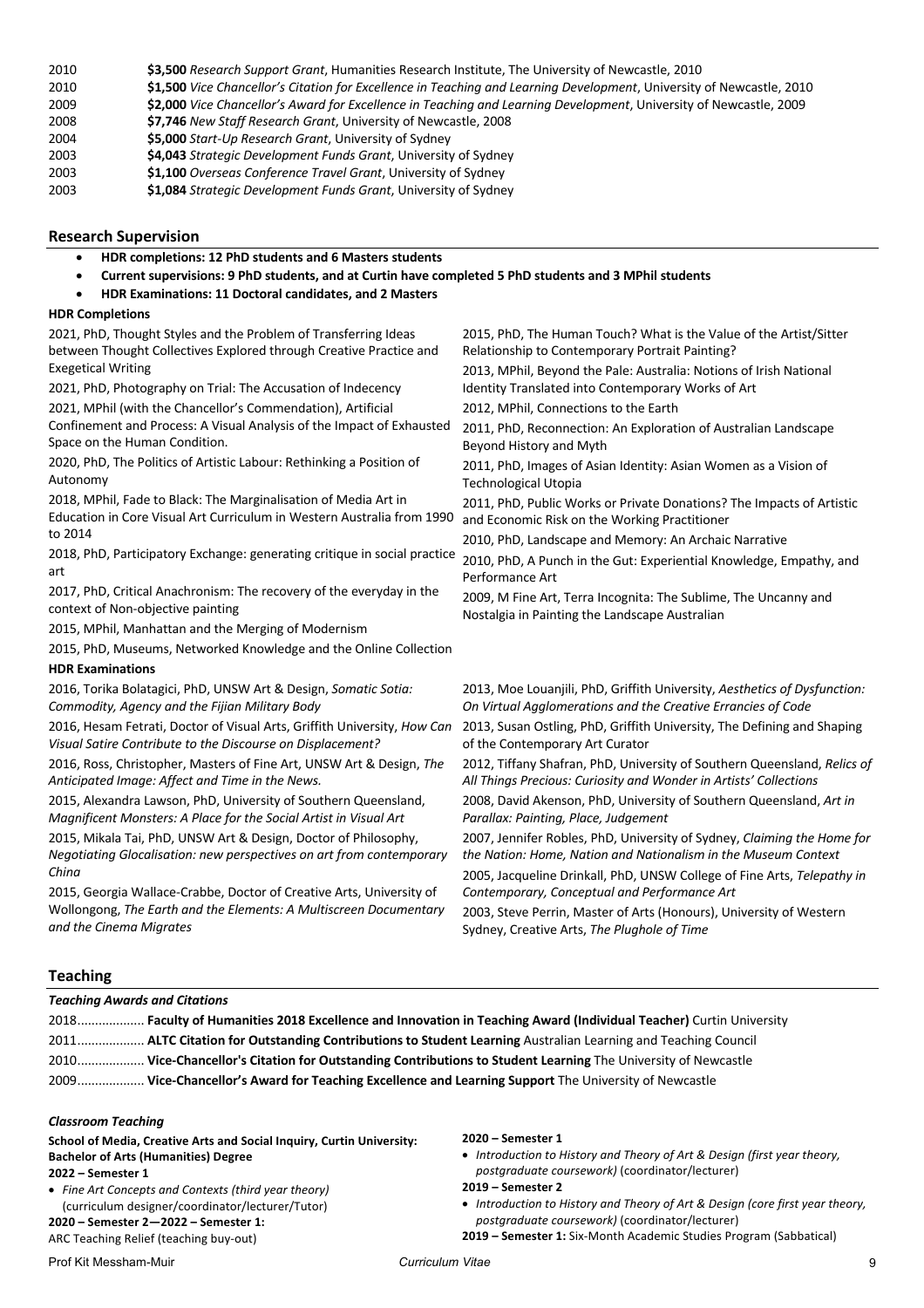### **2018 – Semester 2**

• *Introduction to History and Theory of Art & Design (core first year theory,*  • *Postmodernism and After* (coordinator/lecturer) *postgraduate coursework)* (coordinator/lecturer)

#### **2018 – Semester 1**

• *Introduction to History and Theory of Art & Design (core first year theory;*  • *The Arts in Health and Community* (coordinator/lecturer) *postgraduate coursework)* (coordinator/lecturer)

#### **2017 – Semester 2**

• *Introduction to History and Theory of Art & Design (core first year theory; postgraduate coursework)* (coordinator/lecturer)

#### **2017 – Semester 1**

- *Historical Issues in Art & Design (core first year theory)* (coordinator)
- *Introduction to History and Theory of Art & Design (postgraduate coursework)* (coordinator)

#### **School of Creative Arts, University of Newcastle: Bachelor of Fine Art Degree**

#### **2016 – Semester 1**

- *Critical Studies 1 (core first year art theory)* (coordinator/lecturer)
- *Principal Studio 1 & 3* (coordinator)

#### • *Professional Practice* (coordinator)

#### **2015 – Semester 2**

- *Currencies 1: New York and Los Angeles (overseas study tour and course)*  (coordinator/lecturer/tutor)
- *Critical Studies 2 (core first year art theory)* (coordinator/lecturer/tutor)
- **2015 – Semester 1:** Six-Month Special Studies Program (Sabbatical) **2014 – Semester 2**
- *Critical Studies 2 (core first year art theory) (*coordinator/lecturer/tutor)
- *Visual Arts Theory* (coordinator/lecturer/tutor)

## **2014 – Semester 1**

- *Critical Studies 1 (core first year art theory)* (coordinator/lecturer)
- *Writing and Art Theory* (coordinator/lecturer/tutor)
- *Professional Practice* (coordinator)

#### **2013 – Semester 2**

- *Critical Studies 2 (core first year art theory)* (coordinator/lecturer)
- *Writing and Art Theory* (coordinator/lecturer/tutor)
- *Visual Arts Theory* (coordinator/lecturer)

## **2013 – Semester 1**

- *Critical Studies 1 (core first year art theory)* (coordinator/lecturer) **2012 – Semester 2**
- *Critical Studies 2 (core first year art theory)* (coordinator/lecturer)
- *Writing and Art Theory* (coordinator/lecturer/tutor)
- *Contemporary Art Issues* (lecturer)

# • *Visual Arts Theory* (coordinator)

- **2012 – Semester 1**
- *Critical Studies 1 (core first year art theory)* (coordinator/lecturer)

#### • *The Arts in Health and Community* (coordinator/lecturer/tutor) **2011 – Semester 2**

- *Writing and Art Theory* (coordinator/lecturer/tutor)
- *Postmodernism and After* (coordinator/lecturer/tutor)
- *Contemporary Art Issues* (lecturer)
- *Visual Arts Theory* (coordinator)
- **2011 – Semester 1:** Six-Month Special Studies Program (Sabbatical)

#### **2010 – Semester 2**

- *Postmodernism and After* (coordinator/lecturer)
- *Contemporary Art Issues* (coordinator/lecturer)
- *Australian Art History* (coordinator)
- *Visual Arts Theory* (coordinator)

## **2010 – Semester 1**

- *Art Theory: Modernism* (coordinator/lecturer/tutor) first year fine art, The University of Newcastle
- *The Arts in Health and Community* (coordinator/lecturer/tutor) undergraduate fine art, The University of Newcastle
- *Museology and Professional Practice* (lecturer/tutor)

## **2009 – Semester 2**

- *Postmodernism and After* (coordinator/lecturer/tutor)
- *Contemporary Art Issues* (lecturer/tutor)
- *Visual Arts Theory* (coordinator)

# **2009 – Semester 1**

- *Art Theory: Modernism* (coordinator/lecturer/tutor)
- *The Arts in Health and Community* (coordinator/lecturer/tutor)
- *Museology and Professional Practice* (lecturer/tutor)

### **2008 – Semester 2**

- 
- *Contemporary Art Issues* (lecturer/tutor)

## **2008 – Semester 1**

- 
- *Analysis of the Visual Image* (lecturer/tutor)
- *Museology and Professional Practice* (lecturer/tutor)

#### **Museum Studies, University of Sydney (incl. Hong Kong University): Coursework Masters Degree**

#### **2007 – Semester 2**

- *Artefact Studies* (coordinator/lecturer)
- **2007 – Semester 1**
- *Information and Collection Management* (coordinator/lecturer)
- **2006 – Semester 2**
- *Artefact Studies* (coordinator/lecturer)
- *The Museum Context* (lecturer)
- **2006 – Semester 1**
- *Information and Collection Management* (coordinator/lecturer)
- **2005 – Semester 2**
- *Artefact Studies* (lecturer)

## **2005 – Semester 1**

- *The Museum Context* (coordinator/lecturer)
- *Information and Collection Management* (coordinator/lecturer)
- *Postgraduate Internship Program* (coordinator)

## **2004 – Semester 2**

- *Artefact Studies* (coordinator/lecturer)
- *Postgraduate Internship Program* (coordinator/lecturer)
- *Postgraduate Internship Program* (coordinator),

## The University of Hong Kong

## **2004 – Semester 1**

- *Information and Collection Management* (coordinator/lecturer)
- *Artefact Studies* (coordinator/lecturer) The University of Hong Kong
- *Postgraduate Internship Program* (coordinator)
- *Postgraduate Internship Program* (coordinator) The University of Hong Kong

## **2003 – Semester 2**

- *Artefact Studies* (coordinator/lecturer)
- *Artefact Studies* (coordinator/lecturer)

The University of Hong Kong

The University of Hong Kong

• *Postgraduate Internship Program* (coordinator)

• *Artefact Studies* (coordinator/lecturer)

• *Postgraduate Internship Program* (coordinator/lecturer)

• *Postgraduate Internship Program* (coordinator) • *Postgraduate Internship Program* (coordinator).

• *Hong Kong – Postgraduate Internship Program* (coordinator)*,*  The University of Hong Kong

#### **2003 – Semester 1**

**2002 – Semester 2**

**2002 – Semester 1**

**2001 – Semester 2**

**2001 – Semester 1**

**Bachelor of Fine Art Degree**

Prof Kit Messham-Muir *Curriculum Vitae* 10

- *Information and Collection Management* (coordinator/lecturer)
- *Museum Context* (coordinator/lecturer), The University of Hong Kong • *Information and Collection Management*, The University of Hong Kong

• *Artefact Studies* (coordinator/lecturer), The University of Hong Kong

• *Information and Collection Management* (coordinator/lecturer) • *Information and Collection Management* (coordinator/lecturer),

• *The Museum and Cultural Heritage* (coordinator/lecturer) • *Postgraduate Internship Program* (coordinator/lecturer)

**University of Western Sydney: Bachelor of Fine Art Degree** 

• *Art of Modern Life: 1850 – 1900,* (coordinator/lecturer)

**2002 – Semester 1** (seconded from University of Sydney) • *Pornography, Art and Politics*, (coordinator/lecturer)

**Art History and Theory, UNSW Art and Design:**

• *History and Theory of the Avant Garde* (coordinator/lecturer), • *Modernism, Modernity & Modern Art 2* (co-coordinator)